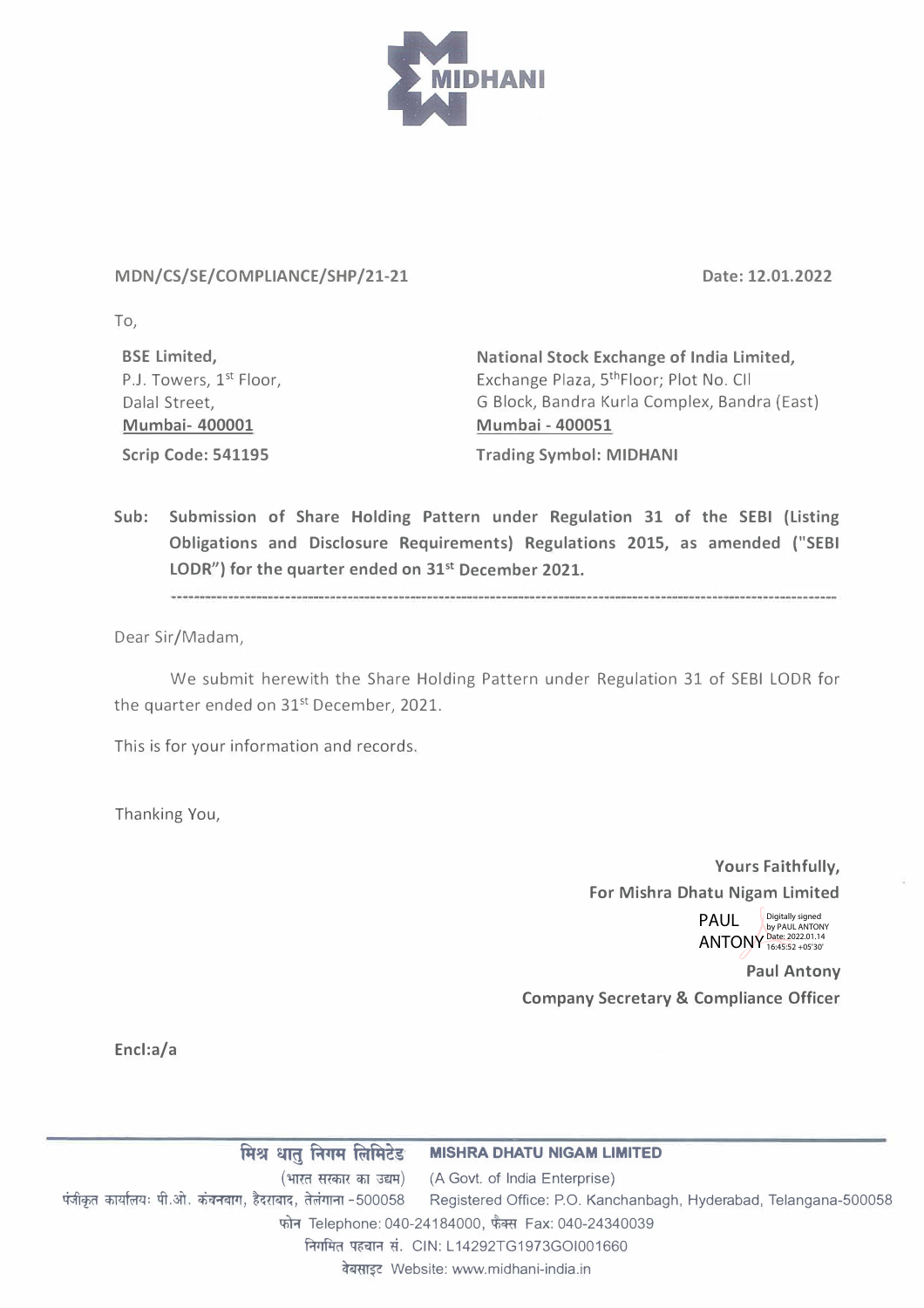|   |     | <b>POST ISSUE SHAREHOLDING PATTERN</b>                                                 |                               |                 |           |  |  |
|---|-----|----------------------------------------------------------------------------------------|-------------------------------|-----------------|-----------|--|--|
|   |     | Name of Listed Entity:                                                                 | <b>MISHRA DHATU NIGAM LTD</b> |                 |           |  |  |
|   |     | Scrip Code/Name of Scrip/Class of Security                                             |                               |                 |           |  |  |
|   |     | Share Holding Pattern Filed under: Reg. 31(1)(a)/Reg. 31(1)(b)/Reg.31(1)(c)            | Reg.31(1)(b)                  |                 |           |  |  |
|   | la. | If under $31(1)(b)$ then indicate the report for Quarter ending                        |                               |                 |           |  |  |
|   | lb. | If under 31(1)(c) then indicate date of allotment/extinguishment                       |                               |                 |           |  |  |
|   |     | Declaration: The Listed entity is required to submit the following declaration to the  |                               |                 |           |  |  |
|   |     | <b>Particulars</b>                                                                     | Yes*                          | No <sup>*</sup> |           |  |  |
|   |     | Whether the Listed Entity has issued any partly paid up shares?                        |                               |                 | <b>No</b> |  |  |
|   | 2   | Whether the Listed Entity has issued any Convertible Securities or Warrants?           |                               |                 | <b>No</b> |  |  |
|   | 3   | Whether the Listed Entity has any shares against which depository receipts are issued? |                               |                 | <b>No</b> |  |  |
|   | 4   | Whether the Listed Entity has any shares in locked-in?                                 |                               |                 | <b>No</b> |  |  |
|   | 5   | Whether any shares held by promoters are pledge or otherwise encumbered?               |                               |                 | <b>No</b> |  |  |
|   | 6   | Whether the listed entity has any significant beneficial owner?                        |                               | <b>No</b>       |           |  |  |
| 5 |     | The tabular format for disclosure of holding of specified securities is as follows:-   |                               |                 |           |  |  |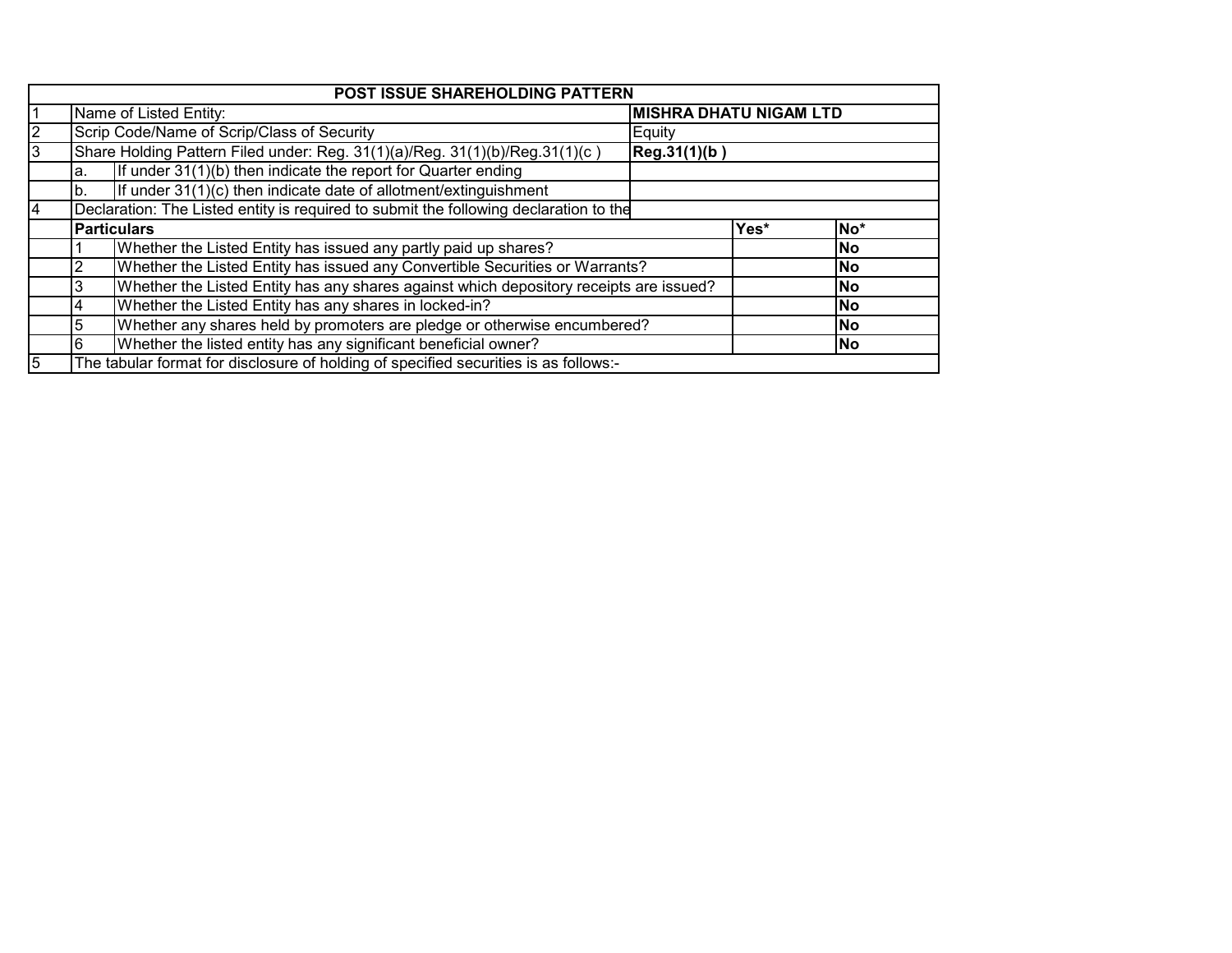|          |                                |                           |                                  |                              |                                              |                                            |                                                                                              | <b>Summary Statement Holding of Specified Securities</b> |                                                                                             |              |                              |                                                                               |                                                         |       |                                    |                                                            |                                                   |                                              |
|----------|--------------------------------|---------------------------|----------------------------------|------------------------------|----------------------------------------------|--------------------------------------------|----------------------------------------------------------------------------------------------|----------------------------------------------------------|---------------------------------------------------------------------------------------------|--------------|------------------------------|-------------------------------------------------------------------------------|---------------------------------------------------------|-------|------------------------------------|------------------------------------------------------------|---------------------------------------------------|----------------------------------------------|
|          |                                | Nos. of                   | No. of fully paid                | No. of Partly                | No. of shares<br>underlying                  | Total nos.                                 | <b>Shareholding as</b><br>a % of total no.<br>of shares<br>(calculated as<br>per SCRR, 1957) |                                                          | Number of Voting Rights held in each class of securities (IX)<br><b>No of Voting Rights</b> |              |                              | No. of Shares Shareholding<br><b>Underlying</b><br>Outstanding<br>convertible | as a %<br>assuming full<br>conversion of<br>convertible |       | Number of Locked in shares (XII)   | Number of Shares pledged or<br>otherwise encumbered (XIII) |                                                   | <b>Number of</b><br>equity shares<br>held in |
| Category | <b>Category of shareholder</b> | shareholde<br>rs<br>(III) | up equity<br>shares held<br>(IV) | paid-up equit<br>shares held | <b>Depository</b><br><b>Receipts</b><br>(VI) | shares held<br>$(VII) = (IV)+(V)+$<br>(VI) | (VIII)<br>As a % of                                                                          | Class eq: X                                              | Class eq: Y                                                                                 | <b>Total</b> | Total as a % of<br>$(A+B+C)$ | securities<br><i><b>(including</b></i>                                        | securities (as a<br>Warrants $(X)$ percentage of        | No. a | As a % of total<br>Shares held (b) | No. a                                                      | As a % of total dematerialized<br>Shares held (b) | form (XIV)                                   |
| (A)      | Promoter & Promoter Group      |                           | 138631600                        |                              |                                              | 13863160                                   |                                                                                              | 138631600                                                |                                                                                             | 138631600    |                              |                                                                               |                                                         |       |                                    |                                                            |                                                   | 138631600                                    |
| (B)      | Public                         | 87552                     | 48708400                         |                              |                                              | 48708400                                   |                                                                                              | 48708400                                                 |                                                                                             | 48708400     |                              |                                                                               |                                                         |       |                                    |                                                            |                                                   | 48708390                                     |
| (C)      | Non Promoter- Non Public       |                           |                                  |                              |                                              |                                            |                                                                                              |                                                          |                                                                                             |              |                              |                                                                               |                                                         |       |                                    |                                                            |                                                   |                                              |
| (C1)     | Shares underlying DRs          |                           |                                  |                              |                                              |                                            |                                                                                              |                                                          |                                                                                             |              |                              |                                                                               |                                                         |       |                                    |                                                            |                                                   |                                              |
| (C2)     | Shares held by Employee Trusts |                           |                                  |                              |                                              |                                            |                                                                                              |                                                          |                                                                                             |              |                              |                                                                               |                                                         |       |                                    |                                                            |                                                   |                                              |
|          | <b>Total</b>                   | 87553                     | 187340000                        |                              |                                              | 187340000                                  | 100                                                                                          | 187340000                                                |                                                                                             | 187340000    |                              |                                                                               |                                                         |       |                                    |                                                            |                                                   | 187339990                                    |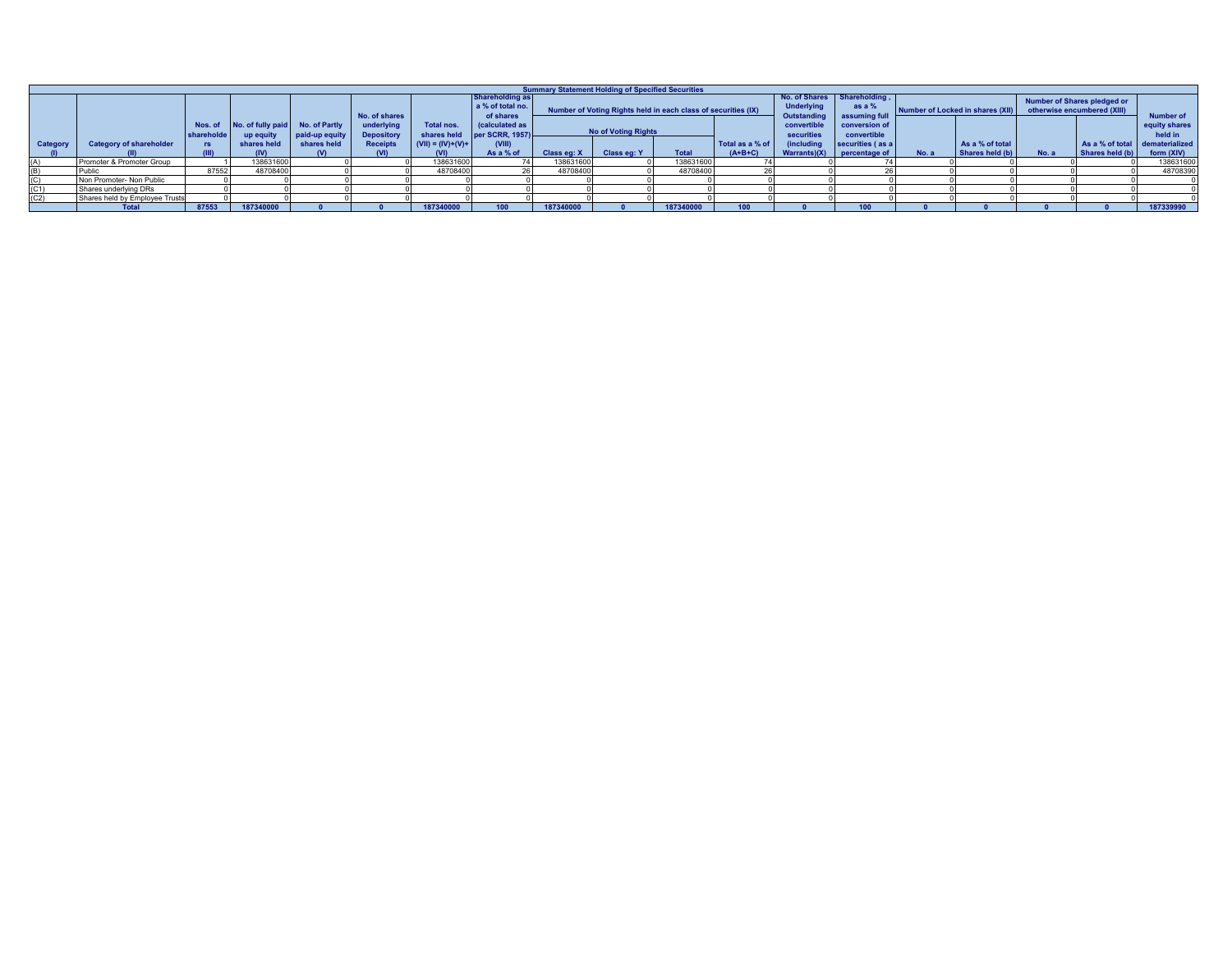|       |                                                             |     |              |              |                                                |                          |                           | Summary Statement Holding of Specified Securities |                                                               |                         |           |                 |                                                      |                              |       |                                          |       |                                                            |                                |
|-------|-------------------------------------------------------------|-----|--------------|--------------|------------------------------------------------|--------------------------|---------------------------|---------------------------------------------------|---------------------------------------------------------------|-------------------------|-----------|-----------------|------------------------------------------------------|------------------------------|-------|------------------------------------------|-------|------------------------------------------------------------|--------------------------------|
|       |                                                             |     |              |              |                                                | No. of shares            |                           | Shareholding<br>as a % of total<br>no, of shares  | Number of Voting Rights held in each class of securities (IX) |                         |           |                 | No. of Shares Sharehold<br>Underlying<br>Outstanding | as a %<br>assuming full      |       | Number of Locked in shares<br><b>CYB</b> |       | Number of Shares pledged or<br>otherwise encumbered (XIII) | Number of                      |
|       |                                                             |     | Nos. of      | No. of fully | No. of Partiy<br>paid up equity paid-up equity | underlying<br>Depository | Total nos.<br>shares held | (calculated as<br>per SCRR.                       |                                                               | No of Voting Rights     |           |                 | convertible<br>securities                            | conversion of<br>convertible |       |                                          |       |                                                            | equity shares<br>held in       |
|       | Category of shareholder                                     | PAN | shareholders | shares held  | shares held                                    | Receipts                 | $(VII) = (IV)+(V)+$       | 1957)                                             |                                                               |                         |           | Total as a % of | <b>(including</b>                                    | securities (as               |       | As a % of total                          |       |                                                            | As a % of total dematerialized |
|       |                                                             |     |              | m            | <sub>m</sub>                                   | CM <sub>3</sub>          |                           | NID                                               |                                                               | Class eq: X Class eq: Y | Total     | $(A+B+C)$       |                                                      | Warrants)(X) a percentage of | No.a. | Shares held (b)                          | No. a | Shares held (b)                                            | form (XIV)                     |
| 1743. | Indian                                                      |     |              |              |                                                |                          |                           |                                                   |                                                               |                         |           |                 |                                                      |                              |       |                                          |       |                                                            |                                |
|       | Individuals/ Hindu Undivided Family                         |     |              |              |                                                |                          |                           |                                                   |                                                               |                         |           |                 |                                                      |                              |       |                                          |       |                                                            |                                |
|       | Central Government/ State Government(s)                     |     |              | 138631600    |                                                |                          | 138631600                 |                                                   | 138631600                                                     |                         | 138631600 | 7.4             |                                                      |                              |       |                                          |       |                                                            | 138631600                      |
|       | PRESIDENT OF INDIA                                          |     |              | 138631600    |                                                |                          | 138631600                 |                                                   | 138631600                                                     |                         | 138631600 | 2.8             |                                                      |                              |       |                                          |       |                                                            | 138631600                      |
|       | Financial Institutions/ Ranks                               |     |              |              |                                                |                          |                           |                                                   |                                                               |                         |           |                 |                                                      |                              |       |                                          |       |                                                            |                                |
|       | Any Other (specify)                                         |     |              |              |                                                |                          |                           |                                                   |                                                               |                         |           |                 |                                                      |                              |       |                                          |       |                                                            |                                |
|       | i) Bodies Corporate                                         |     |              |              |                                                |                          |                           |                                                   |                                                               |                         |           |                 |                                                      |                              |       |                                          |       |                                                            |                                |
|       | Sub-Total (A)(1)                                            |     |              | 138631600    |                                                |                          | 120621600                 |                                                   | 138631600                                                     |                         | 138631600 |                 |                                                      | ÷.                           |       |                                          |       |                                                            | 138631600                      |
| 1(2)  | Foreign                                                     |     |              |              |                                                |                          |                           |                                                   |                                                               |                         |           |                 |                                                      |                              |       |                                          |       |                                                            |                                |
|       | Individuals (Non-Resident Individuals/ Foreign Individuals) |     |              |              |                                                |                          |                           |                                                   |                                                               |                         |           |                 |                                                      |                              |       |                                          |       |                                                            |                                |
|       | Government                                                  |     |              |              |                                                |                          |                           |                                                   |                                                               |                         |           |                 |                                                      |                              |       |                                          |       |                                                            |                                |
|       | Institutions                                                |     |              |              |                                                |                          |                           |                                                   |                                                               |                         |           |                 |                                                      |                              |       |                                          |       |                                                            |                                |
|       | Foreign Portfolio Investor                                  |     |              |              |                                                |                          |                           |                                                   |                                                               |                         |           |                 |                                                      |                              |       |                                          |       |                                                            |                                |
| (n)   | Any Other (specify)                                         |     |              |              |                                                |                          |                           |                                                   |                                                               |                         |           |                 |                                                      |                              |       |                                          |       |                                                            |                                |
|       | i) Bodies Corporate                                         |     |              |              |                                                |                          |                           |                                                   |                                                               |                         |           |                 |                                                      |                              |       |                                          |       |                                                            |                                |
|       | Sub-Total (A)(2)                                            |     |              |              |                                                |                          |                           |                                                   |                                                               |                         |           |                 |                                                      |                              |       |                                          |       |                                                            |                                |
|       | <b>TOTAL Shareholding of Promoter and Promoter</b>          |     |              | 138631600    |                                                |                          | 138631600                 |                                                   | 138631600                                                     |                         | 138631600 |                 |                                                      | 74                           |       |                                          |       |                                                            | 138631600                      |
|       | $Group(A) = (1) + (2)$                                      |     |              |              |                                                |                          |                           |                                                   |                                                               |                         |           |                 |                                                      |                              |       |                                          |       |                                                            |                                |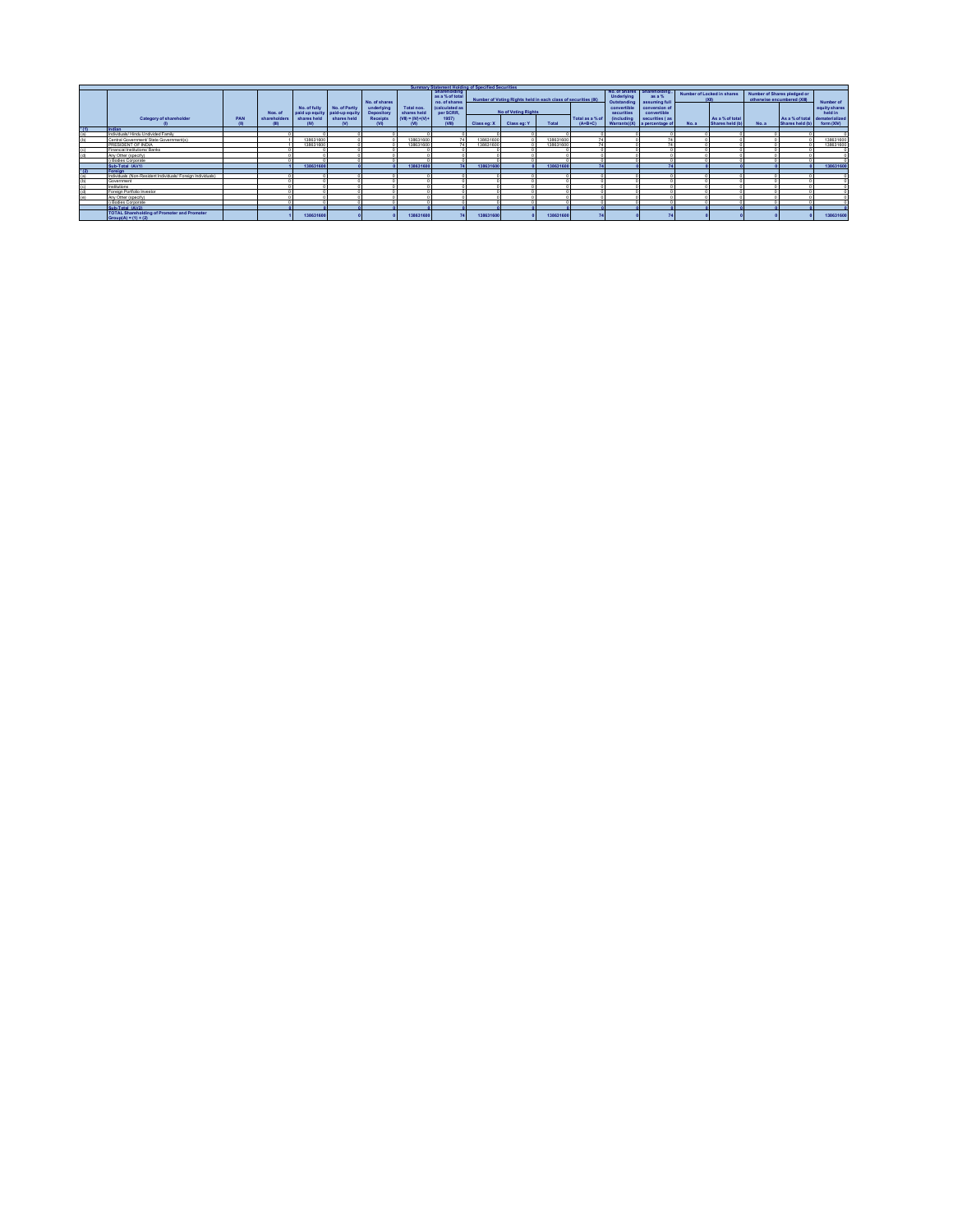|     |                                                                 |            |                                                                                  |                              |                               |                               |                                     |                                 | Summary Statement Holding of Specified Securities |                     |          |                              |                                           |                                   |                            |                                    |                  |                                    |                              |
|-----|-----------------------------------------------------------------|------------|----------------------------------------------------------------------------------|------------------------------|-------------------------------|-------------------------------|-------------------------------------|---------------------------------|---------------------------------------------------|---------------------|----------|------------------------------|-------------------------------------------|-----------------------------------|----------------------------|------------------------------------|------------------|------------------------------------|------------------------------|
|     |                                                                 |            |                                                                                  |                              |                               |                               |                                     | Shareholding                    |                                                   |                     |          |                              | No. of Shares                             | ihareholding                      | Number of Locked in shares |                                    |                  | Number of Shares pledged or        |                              |
|     |                                                                 |            | as a % of total<br>Number of Voting Rights held in each class of securities (IX) |                              |                               |                               |                                     |                                 | Underlying<br>Outstanding                         | as a %              | $\alpha$ |                              | otherwise encumbered (XIII)               |                                   | Number of                  |                                    |                  |                                    |                              |
|     |                                                                 |            |                                                                                  |                              |                               | No. of shares                 |                                     | no, of shares<br>(calculated as |                                                   |                     |          |                              |                                           | assuming full                     |                            |                                    |                  |                                    |                              |
|     |                                                                 |            |                                                                                  | No. of fully                 | No. of Partly                 | underlying                    | Total nos.                          |                                 |                                                   | No of Voting Rights |          |                              |                                           | conversion of                     |                            |                                    |                  |                                    | equity shares<br>held in     |
|     | Category of shareholder                                         | PAN        | Nos. of<br>shareholders                                                          | paid up equit<br>shares held | paid-up equity<br>shares held | Depository                    | shares held<br>$(NI) = (N) + (N) +$ | per SCRR.<br>1957)              |                                                   |                     |          |                              | securities                                | convertible                       |                            |                                    |                  |                                    |                              |
|     |                                                                 | m          | $\mathbf{m}$                                                                     |                              | $\infty$                      | <b>Receipts</b><br><b>CVD</b> | $\mathbf{m}$                        | $\alpha$ m                      |                                                   |                     | Total    | Total as a % of<br>$(A+B+C)$ | <i><b>(including)</b></i><br>Warrants)(X) | securities (as<br>a percentage of | No.a.                      | As a % of total<br>Shares held (b) | No.a.            | As a % of total<br>Shares held (b) | dematerialized<br>form (XIV) |
|     | Institutions                                                    |            |                                                                                  |                              |                               |                               |                                     |                                 | Class eq: X                                       | Class eq: Y         |          |                              |                                           |                                   |                            |                                    |                  |                                    |                              |
| (n) | Midual Funds/1/TI                                               |            |                                                                                  | 23147444                     |                               |                               | 23147444                            | 12.36                           | 23147444                                          |                     | 23147444 | 12.36                        | $\sim$                                    | 12.36                             |                            |                                    | $\sim$           |                                    | 23147444                     |
|     | NIPPON LIFE INDIA TRUSTEE LTD-A/C NIPPON POWER AAATR0090B       |            |                                                                                  | 2664815                      |                               |                               | 2664815                             | 1.42                            | 2664815                                           | - O                 | 2664815  | 142                          | $\Omega$                                  | 1.42                              |                            | $\sim$                             | $\sim$           |                                    | 2664815                      |
|     | HDFC TRUSTEE COMPANY LTD. A/C HDFC BALANCED A AAATH1809A        |            |                                                                                  | 17027742                     |                               |                               | 17027742                            | 9.09                            | 17027742                                          |                     | 17027742 | 9.09                         | $\Omega$                                  | 909                               |                            |                                    | ×                |                                    | 17027742                     |
|     | INVESCO INDIA CONTRA FUND                                       | AAATL5351M |                                                                                  | 3254000                      |                               |                               | 3254000                             | 174                             | 3254000                                           |                     | 3254000  | 174                          | $\sim$                                    | 1.74                              |                            |                                    |                  |                                    | 3254000                      |
|     | Venture Capital Funds                                           |            |                                                                                  |                              |                               |                               |                                     |                                 |                                                   |                     |          |                              | $\sim$                                    |                                   |                            |                                    |                  |                                    |                              |
|     | Alternate Investment Funds                                      |            |                                                                                  | 5000                         |                               |                               | 5000                                |                                 | 5000                                              |                     | 5000     |                              | $\sim$                                    |                                   |                            |                                    |                  |                                    | 5000                         |
| (d) | Foreign Venture Canital Investors                               |            |                                                                                  |                              |                               |                               |                                     |                                 |                                                   |                     |          |                              | o                                         |                                   |                            |                                    |                  |                                    |                              |
| (n) | Foreign Portfolio Investors                                     |            | 19                                                                               | 461052                       |                               |                               | 461052                              | 0.25                            | 461052                                            |                     | 461052   | 0.25                         | $\Omega$                                  | 0.25                              |                            |                                    | ×                |                                    | 461052                       |
| m   | Financial Institutions / Ranks                                  |            | $\sim$                                                                           | .c                           |                               |                               |                                     | n                               |                                                   |                     |          |                              | Þ                                         |                                   |                            |                                    | $\sim$           |                                    |                              |
| (n) | Insurance Companies                                             |            |                                                                                  | 3590129                      |                               |                               | 3590129                             | 192                             | 3590129                                           | $\sim$              | 3590129  | 192                          | Þ                                         | 192                               |                            | $\sim$                             | $\sim$           |                                    | 3590129                      |
|     | THE NEW INDIA ASSURANCE COMPANY LIMITED                         | AAACN4165C |                                                                                  | 2620430                      |                               |                               | 2620430                             | 14                              | 2620430                                           |                     | 2620430  | 14                           | $\Omega$                                  | 14                                |                            |                                    | $\sim$           |                                    | 2620430                      |
| (h) | Provident Funds/ Pension Funds                                  |            |                                                                                  | $\sim$                       |                               |                               |                                     | $\sim$                          |                                                   |                     |          | $\sim$                       | $\Omega$                                  |                                   |                            | $\sim$                             | $\sim$           |                                    |                              |
|     | Any Other (specify)                                             |            | $\sim$                                                                           | o                            |                               |                               |                                     | $\sim$                          |                                                   |                     |          |                              | $\sim$                                    |                                   |                            |                                    |                  |                                    |                              |
|     | Sub-Total (R)(1)                                                |            |                                                                                  | 27203625                     |                               |                               | 27203625                            | 14.52                           | 27203628                                          |                     | 27203625 | 14.52                        |                                           | 44.69                             |                            |                                    |                  |                                    | 27203625                     |
| 121 | Central Government/State Government(s)/ President of Indi-      |            |                                                                                  |                              |                               |                               |                                     |                                 |                                                   |                     |          |                              |                                           |                                   |                            |                                    |                  |                                    |                              |
|     | Sub-Total (B)(2)                                                |            |                                                                                  |                              |                               |                               |                                     |                                 |                                                   |                     |          |                              |                                           |                                   |                            |                                    |                  |                                    |                              |
|     | Non-Institutions                                                |            |                                                                                  |                              |                               |                               |                                     |                                 |                                                   |                     |          |                              |                                           |                                   |                            |                                    |                  |                                    |                              |
| (a) | Individuals - i Individual shareholders holding nominal share   |            | 84070                                                                            | 16467774                     |                               |                               | 16467774                            | 8.79                            | 16467774                                          |                     | 16467774 | 8.79                         | -O                                        | 8.79                              |                            |                                    |                  |                                    | 16467764                     |
|     | Individuals - ii. Individual shareholders holding nominal share |            | 24                                                                               | 1937515                      |                               |                               | 1937515                             | 1.03                            | 1937515                                           |                     | 1937515  | 1.03                         | $\sim$                                    | 103                               |                            |                                    |                  |                                    | 1937515                      |
| (b) | NBFCs registered with RBI                                       |            |                                                                                  | $\sim$                       |                               |                               |                                     | $\sim$                          |                                                   |                     |          |                              | $\Omega$                                  |                                   |                            |                                    |                  |                                    |                              |
|     | Employee Trusts                                                 |            |                                                                                  | o                            |                               |                               |                                     | $\sim$                          |                                                   |                     |          |                              | $\Omega$                                  |                                   |                            |                                    |                  |                                    |                              |
|     | Overseas Depositories (holding DRs) (balancing figure)          |            |                                                                                  |                              |                               |                               |                                     | $\sim$                          |                                                   |                     |          |                              | $\sim$                                    |                                   |                            |                                    |                  |                                    |                              |
|     | Any Other (specify)                                             |            | 3420                                                                             | 3099486                      |                               |                               | 3099486                             | 1.65                            | 3099486                                           |                     | 3099486  | 1.65                         | $\Omega$                                  | 1.65                              |                            |                                    |                  |                                    | 3099486                      |
|     | il Bodies Corporate                                             |            | 297                                                                              | 1500452                      |                               |                               | 1500462                             | <b>OR</b>                       | 1500462                                           |                     | 1500462  | <b>OR</b>                    | $\sim$                                    | 0 <sub>R</sub>                    |                            |                                    |                  |                                    | 1500462                      |
|     | ii) Non Resident Indians                                        |            | 760                                                                              | 443492                       |                               |                               | 443492                              | 0.24                            | 443492                                            |                     | 443492   | 0.24                         | $\Omega$                                  | 0.24                              |                            |                                    | ×                |                                    | 443492                       |
|     | iii) Non Resident Non Renartriates                              |            | 331                                                                              | 127350                       |                               |                               | 127350                              | 0.07                            | 127350                                            | $\sim$              | 127350   | 0.07                         | $\Omega$                                  | 0.07                              |                            |                                    | $\sim$           |                                    | 127350                       |
|     | iv) Overseas corporate bodies                                   |            | $\sim$                                                                           | .c                           |                               |                               |                                     | ×                               |                                                   | -O                  | $\sim$   | $\sim$                       | $\Omega$                                  |                                   |                            | $\sim$                             | ×                |                                    |                              |
|     | v) Foreign Nationals                                            |            | $\sim$<br>$\sim$                                                                 | $\sim$                       |                               |                               |                                     | $\sim$                          |                                                   | $\sim$              | $\sim$   | $\sim$<br>$\sim$             | $\Omega$<br>Þ                             |                                   |                            | $\sim$                             | $\sim$<br>$\sim$ |                                    | $\sim$                       |
|     | vi) Trust                                                       |            |                                                                                  | 6390                         |                               |                               | 6390                                | $\sim$                          | 6390                                              |                     | 6390     |                              |                                           |                                   |                            | $\sim$                             | $\sim$           |                                    | 6390                         |
|     | vii) Foreign Portfolio Investor(Individual)                     |            | $\Omega$<br>59                                                                   | .n<br>147574                 |                               |                               | 147574                              | 0.08                            | 147574                                            | $\Omega$            | 147574   | n<br>0.08                    | $\Omega$<br>$\Omega$                      | 0.08                              |                            | $\sim$                             | $\sim$           |                                    | 147574                       |
|     | viii) Clearing Member<br>ix) Foreign Body                       |            | $\overline{0}$                                                                   | $\Omega$                     |                               |                               |                                     | $\Omega$                        |                                                   | $\Omega$            | $\Omega$ | $\sim$                       | $\Omega$                                  |                                   |                            | $\sim$                             | $\Omega$         |                                    | $\Omega$                     |
|     | x) Unclaimed or Suspense or Escrow Account                      |            | $\Omega$                                                                         | $\Omega$                     |                               |                               | $\sim$                              | $\Omega$                        |                                                   | $\sim$              | $\Omega$ | $\sim$                       | $\Omega$                                  |                                   |                            | $\sim$                             | $\sim$           |                                    | $\Omega$                     |
|     | xi) Resident HLIF                                               |            | 1814                                                                             | 810058                       |                               | - O                           | 810058                              | 0.43                            | 810058                                            | $\overline{ }$      | 810058   | 0.43                         | Þ                                         | 0.43                              |                            | $\sim$                             | $\sim$           |                                    | 810058                       |
|     | vii) Custodan                                                   |            | $\sim$                                                                           | $\sim$                       |                               |                               |                                     | $\sim$                          |                                                   |                     |          | $\sim$                       | Þ                                         |                                   |                            | $\sim$                             | ×                |                                    |                              |
|     | xiii) Director & Relatives                                      |            |                                                                                  | .c                           |                               |                               |                                     | ×                               |                                                   |                     |          |                              | $\Omega$                                  |                                   |                            |                                    |                  |                                    |                              |
|     | xiv) Employees / Office Bearers                                 |            | 154                                                                              | 64160                        |                               |                               | 64160                               | 0.03                            | 64160                                             |                     | 64160    | 0.03                         | $\Omega$                                  | 0.03                              |                            |                                    | ×                |                                    | 64160                        |
|     | xy) IEPF                                                        |            |                                                                                  |                              |                               |                               |                                     |                                 |                                                   |                     |          |                              |                                           |                                   |                            |                                    |                  |                                    |                              |
|     | Sub-Total (B)(3)                                                |            | 87524                                                                            | 21504778                     |                               |                               | 1504775                             | 11.48                           | 21504778                                          |                     | 21504775 | 11.48                        |                                           | 11.48                             |                            |                                    |                  |                                    | 21504765                     |
|     | <b>TOTAL Public Shareholding(R) = R(1) + R(2) + R(3)</b>        |            | 87552                                                                            | 48708406                     |                               |                               | 48708400                            |                                 | 48708401                                          |                     | 48708400 |                              |                                           |                                   |                            |                                    |                  |                                    | 48708390                     |
|     |                                                                 |            |                                                                                  |                              |                               |                               |                                     |                                 |                                                   |                     |          |                              |                                           |                                   |                            |                                    |                  |                                    |                              |